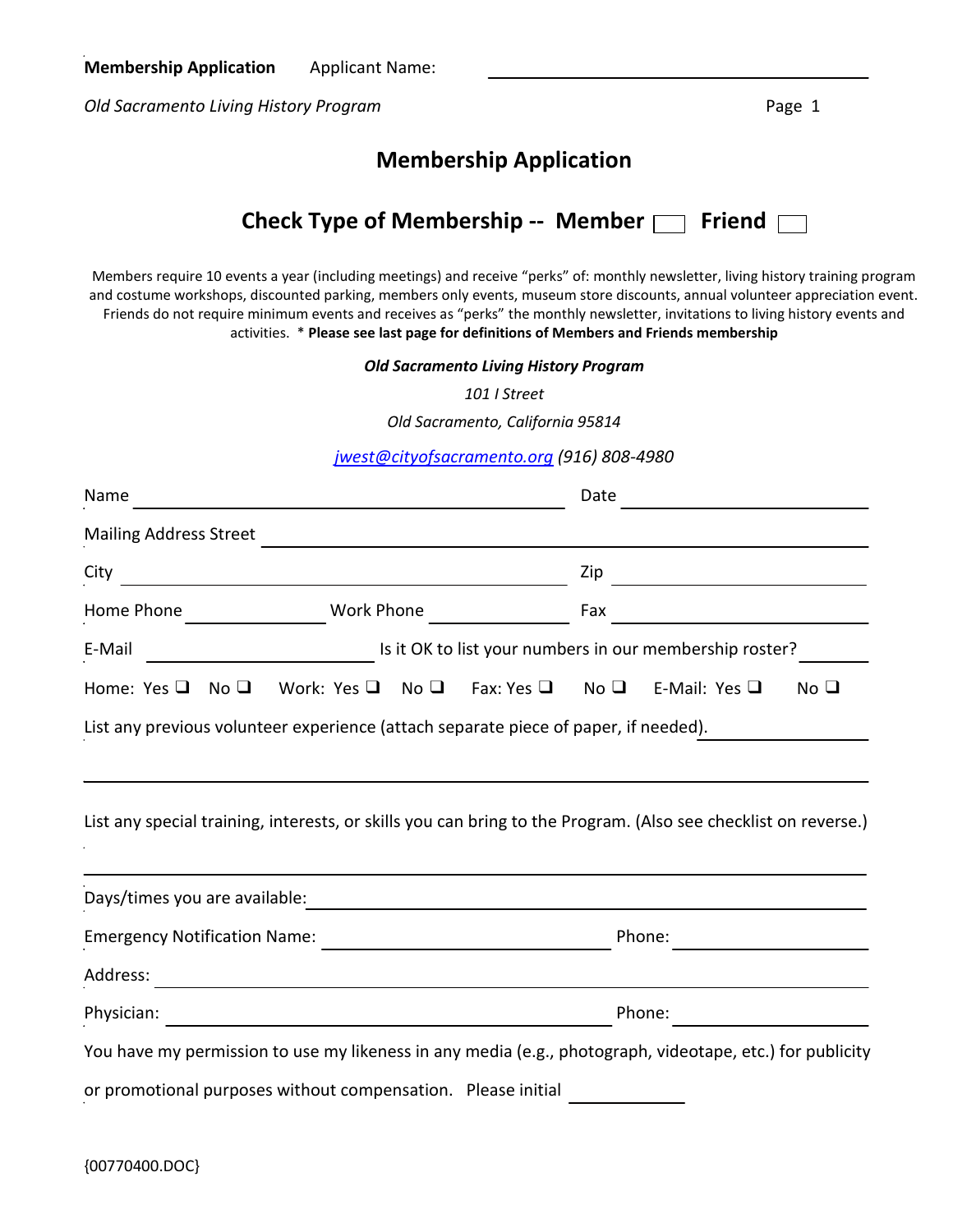**Membership Application** Applicant Name:

**Old Sacramento Living History Program**  Page 2

Have you ever been arrested or convicted of a crime related to children, drugs or violence? Yes □ No □

| $\overline{\phantom{0}}$<br>- - |  |  |  |
|---------------------------------|--|--|--|
|                                 |  |  |  |

Members are considered volunteers and as such will be screened according to their placements. Screening may include reference checks, fingerprinting, background checks or other according to placement. By signing below, you are granting permission to complete any and all necessary reference checks and screening required for assignment. Screening requirements are subject to change at any time. I CERTIFY that all statements in this application are true and complete. I agree and understand that any misstatement or omission of material herein will cause forfeiture on my part of all rights to volunteerism. I have received and read a copy of the Old Sacramento Living History Program Member Handbook. I understand its content and agree to follow the guidelines.

| Applicant's signature: | Date: |
|------------------------|-------|
|                        |       |

Office use only. Accepted on: Recruited by:

(Continue to pages 2 & 3)

I am interested in participating in one, or more of the following categories. Check your response in the appropriate column.

| Costumed Member (described in Volunteer Handbook) $\Box$ |
|----------------------------------------------------------|
|                                                          |
| Executive Council (described in Bylaws—by election)      |
|                                                          |
|                                                          |
|                                                          |
|                                                          |
|                                                          |
|                                                          |
|                                                          |
|                                                          |
| {00770400.DOC}                                           |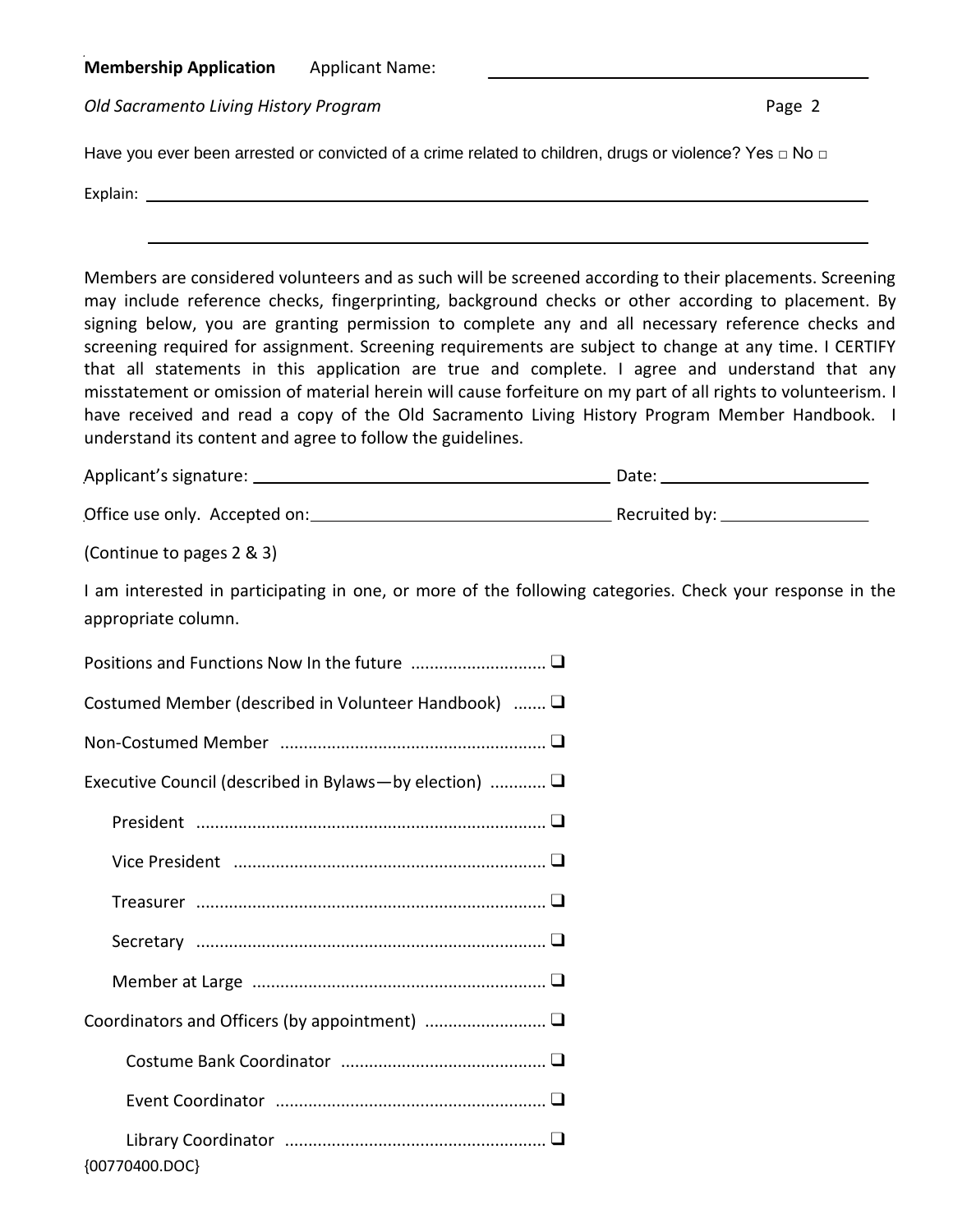**Old Sacramento Living History Program**  Page 3

| Additional Functions (solicited on an as-needed basis). $\Box$ |
|----------------------------------------------------------------|
|                                                                |
|                                                                |
|                                                                |
|                                                                |
|                                                                |
|                                                                |
|                                                                |
|                                                                |
|                                                                |
|                                                                |
|                                                                |

Are you interested in demonstrating? Please list areas of interest, e.g., crafts, cooking, rope making, toy making, blacksmithing, spinning, weaving, etc.

Are you interested in teaching or lecturing? Please list areas of interest, e.g., singing, dancing, character development, sewing/tailoring, crafts, elocution, etc.

**\*Member:** Anyone who has successfully completed the Living History Training Program or a training program deemed comparable, has adopted a character or an occupation for historical interpretation, and volunteers at least 10 functions (meetings or events) cumulatively over the course of an annual year. Member perks include: luncheon, free museum admission, paid